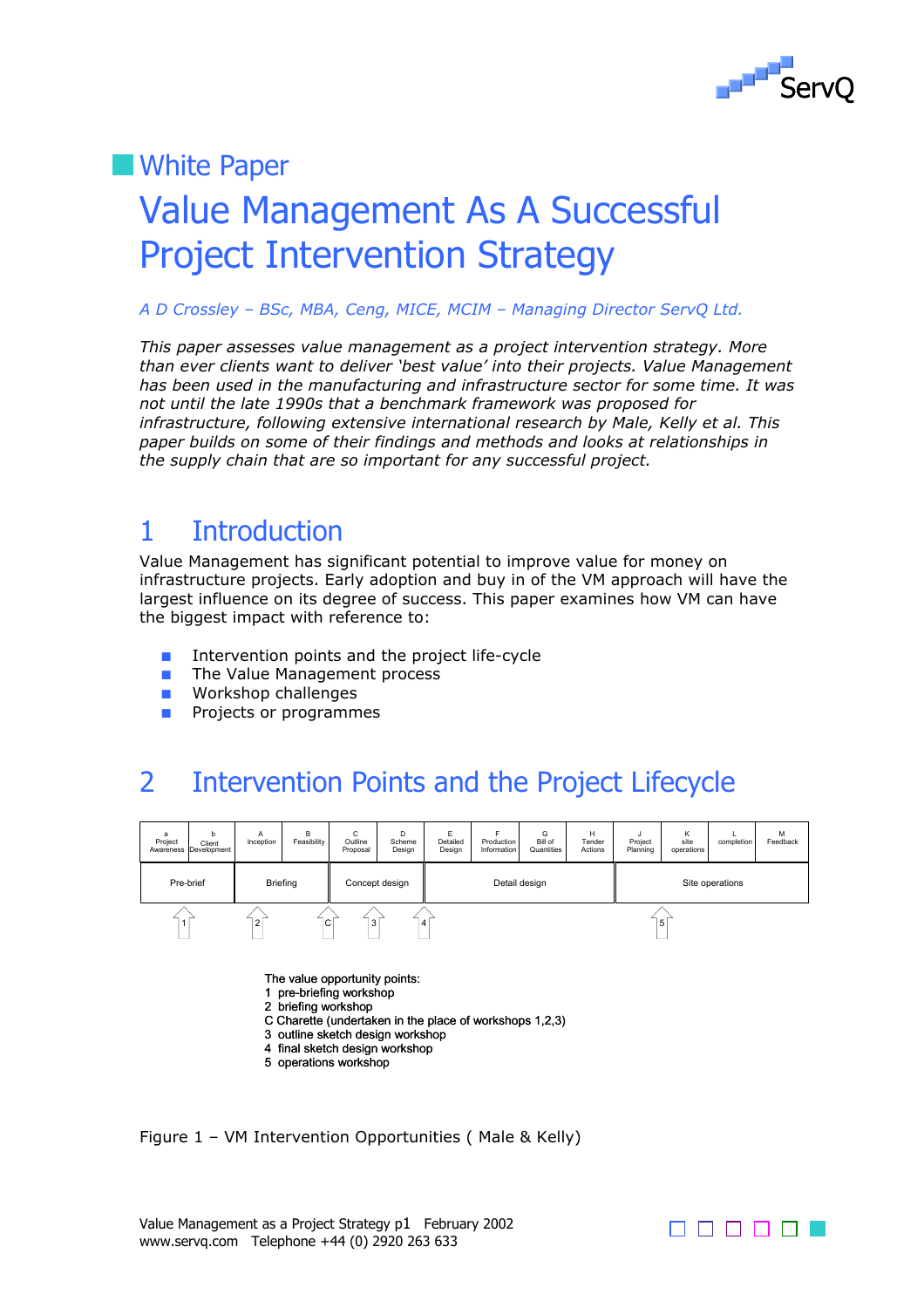

## 2.1 Need for Early Adoption

The VM best practice research by Male, Kelly et al (ref 1), concluded that there are 6 potential intervention points in the VM process (see figure 1). In general, early adoption of the process delivers the biggest potential benefit. Getting clients and professional advisors to understand this is a major challenge for the process promoter, especially if he/she is down the supply chain.

## 2.2 Establishing VM as Best Practice

Competing interests for scarce resources (especially, time, people and funding) at the conceptual (pre-design) stage means that clients need a degree of education to buy into using VM coming from:

- previous experience, particularly if the study was successful
- professional marketing by the VM fraternity
- astute professional advisors who appreciate VM's benefits

Competition for VM and its advocates comes from formal/financial business planning teams e.g. management consultants working the 'business case'.

## 3 The Value Management Process

There are many texts explaining the benefits of Value Management. The key issues are listed below.

### 3.1 Context of VM

VM drives into the centre of project procurement, focusing on using shared knowledge, skills and information to deliver best value outcomes on end use and 'whole life cost'.

### 3.2 Inputs Required

Major inputs required are:

- background interviews
- right team selection
- support documentation

#### 3.2.1 Background interviews

Interviews help establish the:

- strategic/tactical issues
- agendas of potential workshops participants
- background politics
- **■** personalities and team dynamics.

Facilitators should use checklists to cover stakeholder issues, especially where multiple interviewers are needed e.g. compressed timescales, large projects or a geographically dispersed team.

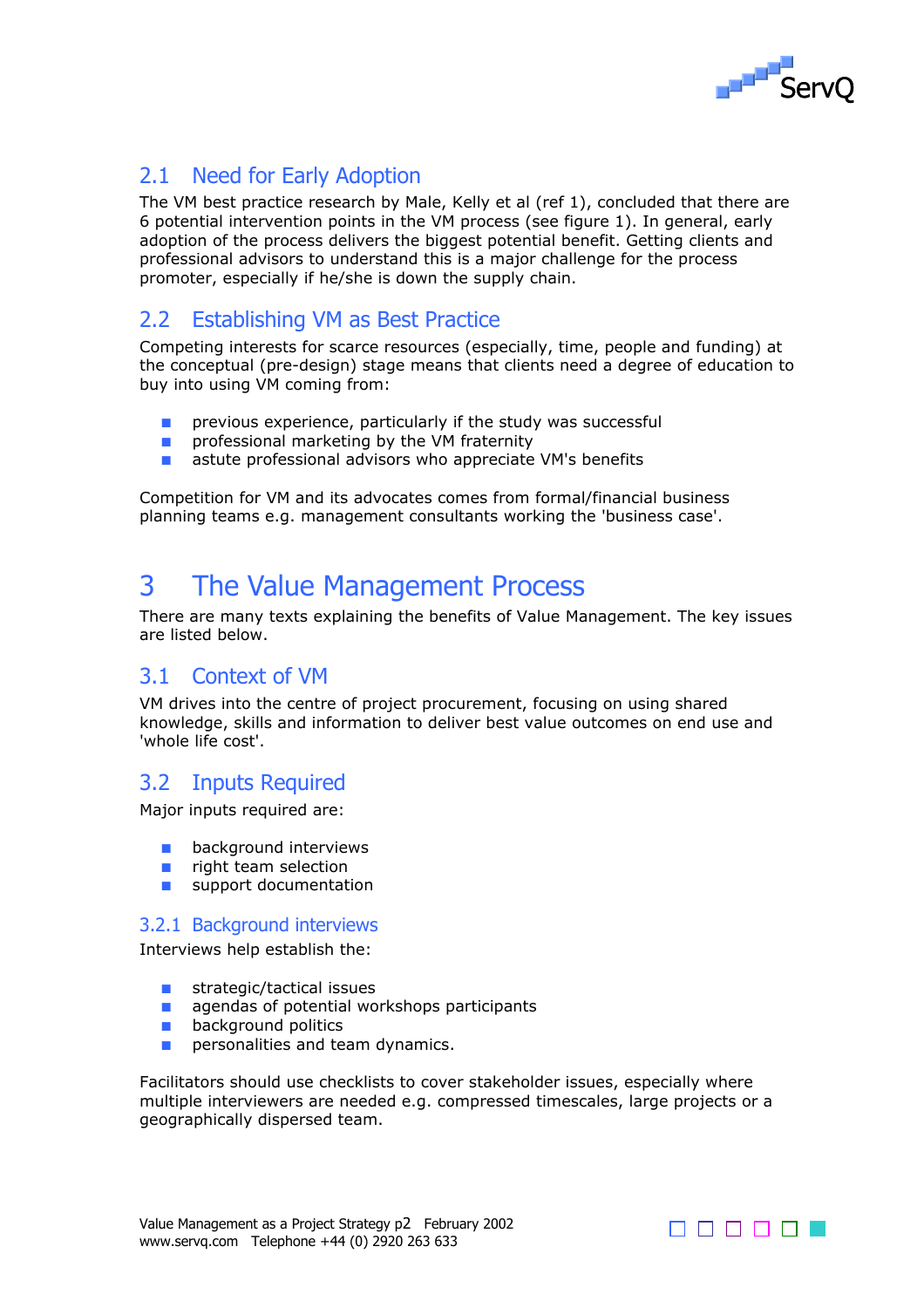

#### 3.2.2 Right team selection

Getting the correct attendees is critical to a successful VM intervention. (see 4.1 for more detail).

#### 3.2.3 Support documentation

Documentation aids assimilation of information. Early VM intervention deals with "strategic" documentation. In the first instance it may be an outline project description or output specification. The later the intervention, the more comprehensive the documentation available. At the Value Engineering stage outline drawings and draft quantities are usually available.

### 3.3 Strengths and Weaknesses

The strengths of the VM process are in:

- formalising business planning and management processes,
- getting strategic/political issues into the open in the earliest time-scale
- forming positive business and interpersonal relationships (see 5.1).
- effective teams brainstorming good ideas focused on value for money and business applicability
- changing pre-conceptions

VM's potential weaknesses are:

- in creating unhealthy tensions and rivalries amongst project parties (if the facilitators are not professional in managing the human dynamics)
- where it becomes too "ritualised"
- in developing friction over changes (where credibility is at stake and the VM or VE process begins late in the project cycle)
- where no champion exists to adopt and promote the workshop outcomes
- indavertently excluding important stakeholders

### 3.4 Outputs Delivered

Relevant outcomes demonstrating value are essential otherwise the workshops are viewed as a waste of time/money. It is therefore important to get collective agreement of the participants on the proposed report/outcomes, especially the action plan. Facilitator and sponsor credibility is also vested in these outputs. Participants must sign up to the actions.

Outputs will vary depending upon the intervention stage. Based on the VM Framework (ref 1), typical outputs are:

Value Management as a Project Strategy p3 February 2002 www.servq.com Telephone +44 (0) 2920 263 633

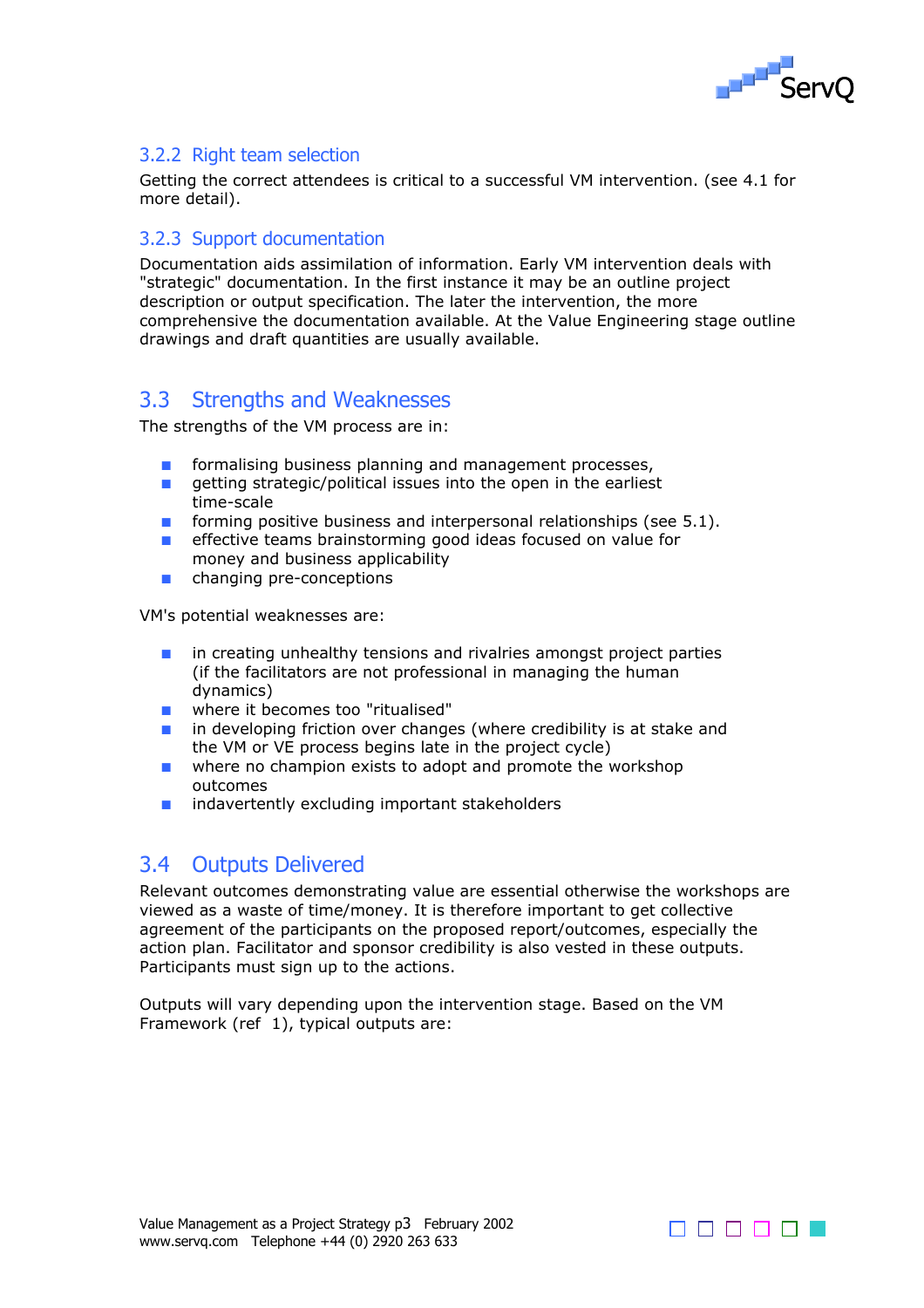

| <b>Workshop Type</b>                          | <b>Likely Output</b>                                                                                                                                                  |
|-----------------------------------------------|-----------------------------------------------------------------------------------------------------------------------------------------------------------------------|
| Pre-brief Workshop<br>$(1 \text{ in fig } 1)$ | Project mission statement, decision to build or<br>criteria for doing so, Project Execution Plan (PEP)<br>(mission, organisational structure etc),<br>workshop report |
| Briefing Workshop                             | Performance spec, detailed definition of                                                                                                                              |
| $(2 \text{ in fig } 1)$                       | component parts, PEP, workshop report                                                                                                                                 |
| Charette                                      | Validate the brief, concept design, updated PEP,                                                                                                                      |
| $(C \in \text{fin fig } 1)$                   | workshop report                                                                                                                                                       |
| Outline Sketch Workshop                       | Validated concept design, updated PEP,                                                                                                                                |
| $(3 \text{ in fig } 1)$                       | workshop report                                                                                                                                                       |
| Final Sketch Design Workshop                  | Validated final sketch design, refined PEP and                                                                                                                        |
| $(4 \text{ in fig } 1)$                       | activity plan to tender stage, workshop report                                                                                                                        |
| Operations Workshop                           | Production programme validation and                                                                                                                                   |
| $(5$ in fig 1)                                | workshop report                                                                                                                                                       |
| <b>Implementation Workshop</b>                | Presentation/Reports on progress against previous                                                                                                                     |
| (any time during project)                     | action plans, problem solving, Sign-off report                                                                                                                        |

## 3.5 Value Engineering Subset

VE is useful in establishing and verifying hard outputs for the project. The use of the appropriate tools, such as:

- facility walk though maps
- process flow charting
- functional space analysis
- adiacency matrices
- element function analysis
- component analysis
- REDReSS
- supply chain analysis (mapping and planning)

all bring a systematic approach to analysis and help to in formulating conclusions. The skill of the facilitator is in knowing which tools are appropriate, when to use them, and getting the workshop team to agree on their conclusions i.e. facilitators facilitate, they do not direct.

## 4 Workshop Challenges

Having advanced diagnostic/planning tools to enable VM is fine, however, a project invariably brings together a team. Team dynamics and client education are critical elements of a successful VM intervention.

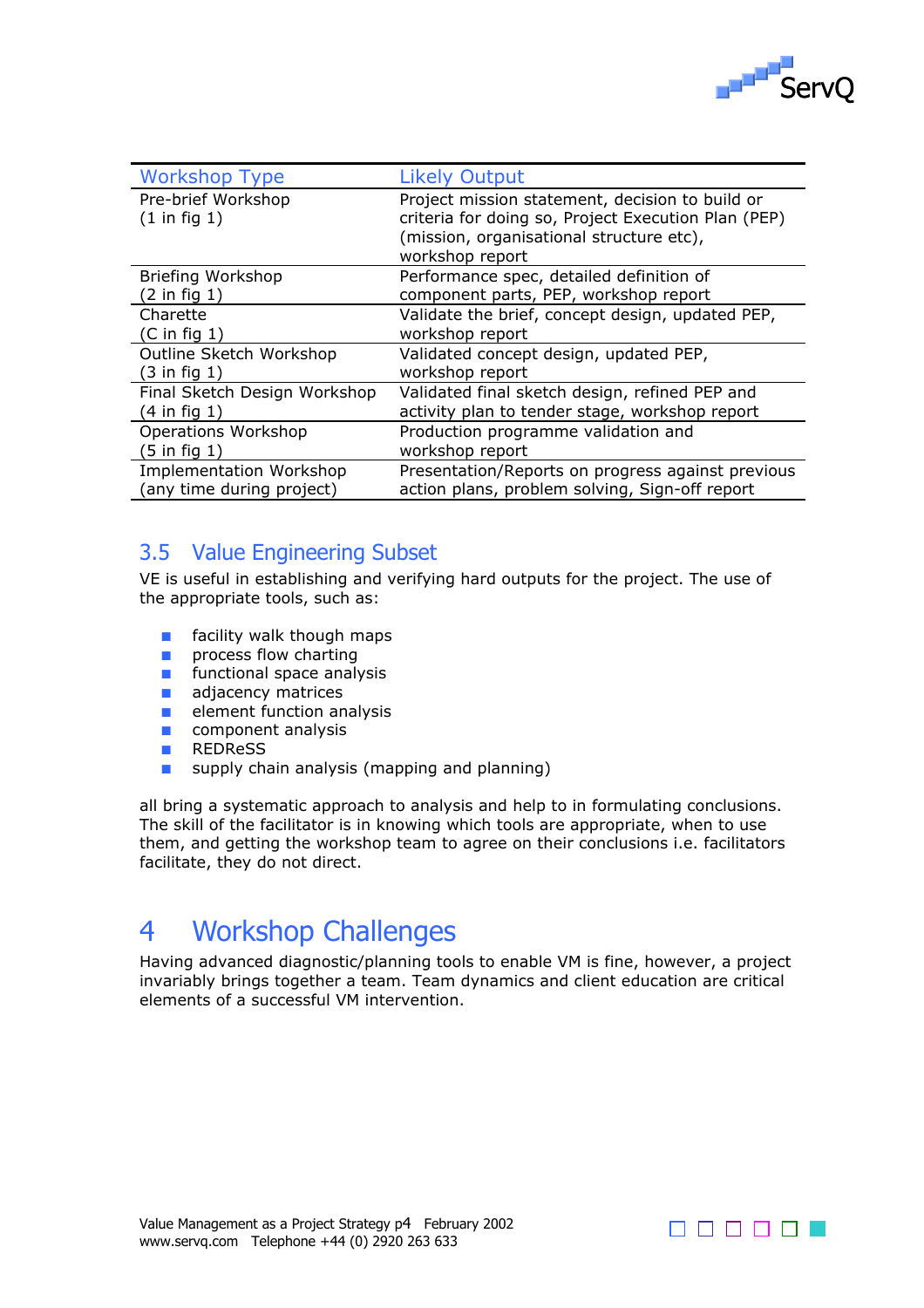

## 4.1 Team Dynamics

Looking firstly at the team dynamics

#### 4.1.1 Choosing the right team

A team needs to cover the stakeholder community and supply chain. It needs:

- the right skills mix balancing end users, design, procurement, construction, and management
- decision taker presence to speed up progress, lend credibility, understand project issues and team inter-relationships.

#### 4.1.2 Facilitator skills

A skilled and qualified facilitator is essential. Someone independent of the project is the best option, accepting this means extra cost and time in briefing his team. Parallel research on effective partnering processes (ref 2) also confirms the need for workshop leadership skills and experience. Where the client is looking to establish a programme (i.e. many projects with the same team) or framework/alliance, investing in the relationship in advance of task orientation is often highlighted.

#### 4.1.3 Management support

Management of each participant needs to be kept aware of the process and outcomes. This requires a communication programme with a circulation list for a summary progress reports (assuming client agreement). The teams working with each stakeholder "back at the ranch" need to be kept on board.

#### 4.1.4 Client support

Clients need to buy into the benefits and outcomes of the VM intervention and the sponsor a senior decision taker. This helps prevent politics from derailing VM workshop decisions.

#### 4.1.5 Workshop overload

In cultures where people are judged on output rather than process or teamwork, resistance to attendance can occur. Previous negative experience with workshops can engender scepticism - hence the need to evaluate the benefits of having VM workshops, before embarking. The UK water and rail industries have perhaps been too over-exposed to VM to objectively view the benefits.

### 4.2 Education of Clients

#### 4.2.1 Challenge the status quo

Where the team is starting to challenge perceived wisdoms, such as:

- square footage per employee
- size of common areas
- need for adjacency

a business like sponsor needs to promote the workshop outputs.

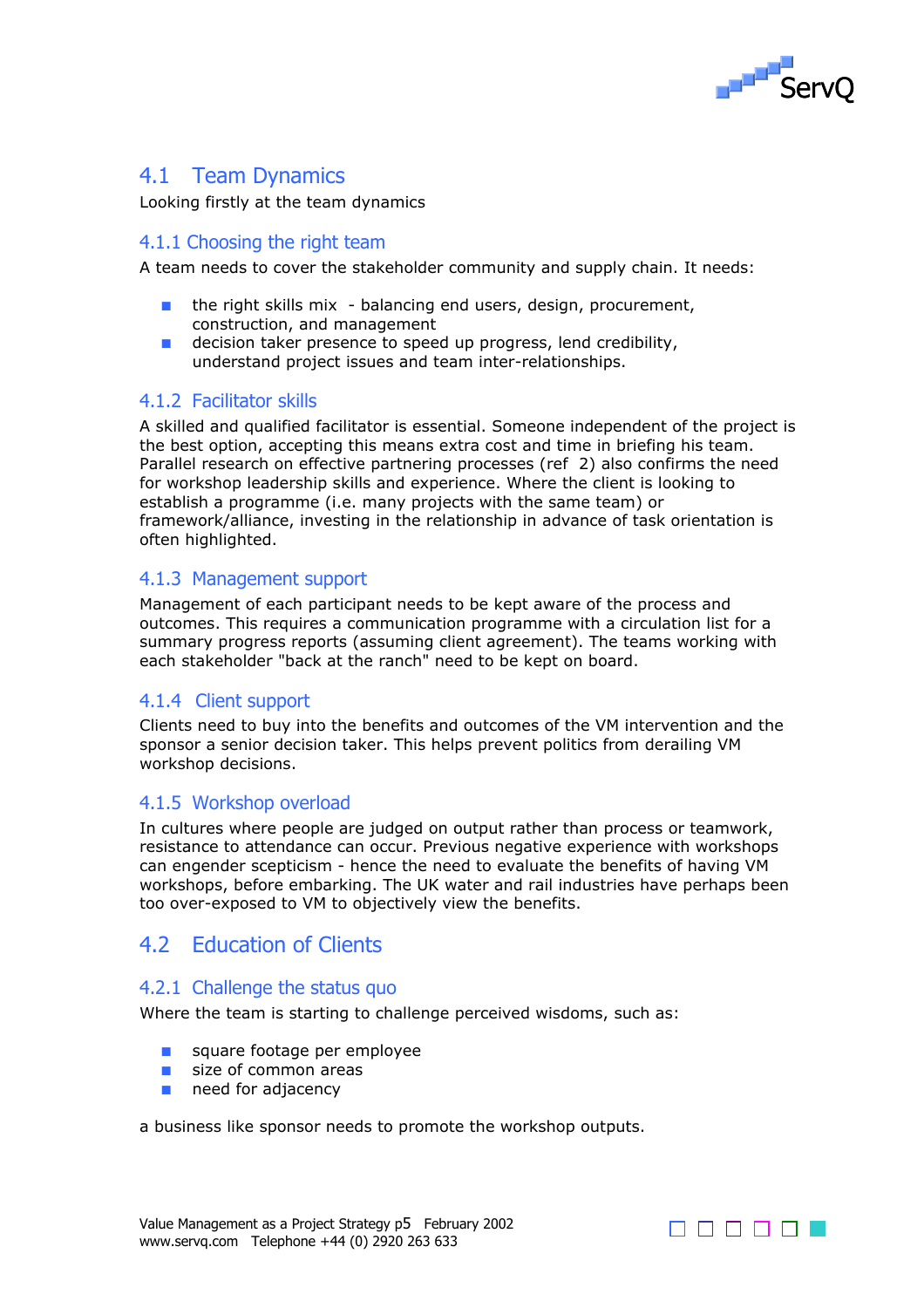

#### 4.2.2 Open to ideas

VM will flourish in an environment open to progressive ideas. Enthusiasm for improvement, obtaining best value and driving forward change is essential from the top management or the key stakeholders. It is practically impossible to demand change - change and improvement has to be wanted by the participants.

#### 4.2.3 Buy in and politics

Where people's jobs, reputations or "ranking" are affected - there is often reluctance to buy into the VM process and outcomes. The team and facilitator need to be aware of the political impact of the study - especially where the process is being hijacked and used as a Trojan horse to achieve hidden agendas. This is sometimes hard to spot until the pre-workshop interviews.

#### 4.2.4 Ability to question

An open and trusting climate in the workshop, enabling difficult and objective questioning is critical. People at all levels need to feel comfortable with change. If not then there should be additional pre-workshop relationship building (e.g. afternoon orientation session, dinner/social activity the night before).

#### 4.2.5 Commitment to outcome

The client, stakeholders and participants need to achieve consensus and commit to workshop outcomes.

## 5 Projects or Programmes

Value Management really pays off where the team is working on a programme as part of a framework or in establishing a supply chain.

### 5.1 Single or Multi-projects

Investment in establishing relationships and VM activity is significant. This realistically means there is a minimum level of cost benefit. For larger projects, the investment can be handled within the scheme budget. Where multi-projects (programmes) exist there is significant advantage in using the workshop process as a catalyst for good team relations and assessment of multi-project savings. Funding in these situations needs to be provided centrally. Positive examples of outcomes are:

- simplification of installation processes
- reduction in and harmonisation of component types
- capitalising on bulk purchase options
- brainstorming solutions impacting on multiple projects

### 5.2 Issues and Challenges

The NHS Procure 21 and Defence Estates PRIME contracts embrace a partnership culture to benefit all parties and drive down costs. Typical difficulties that can arise: